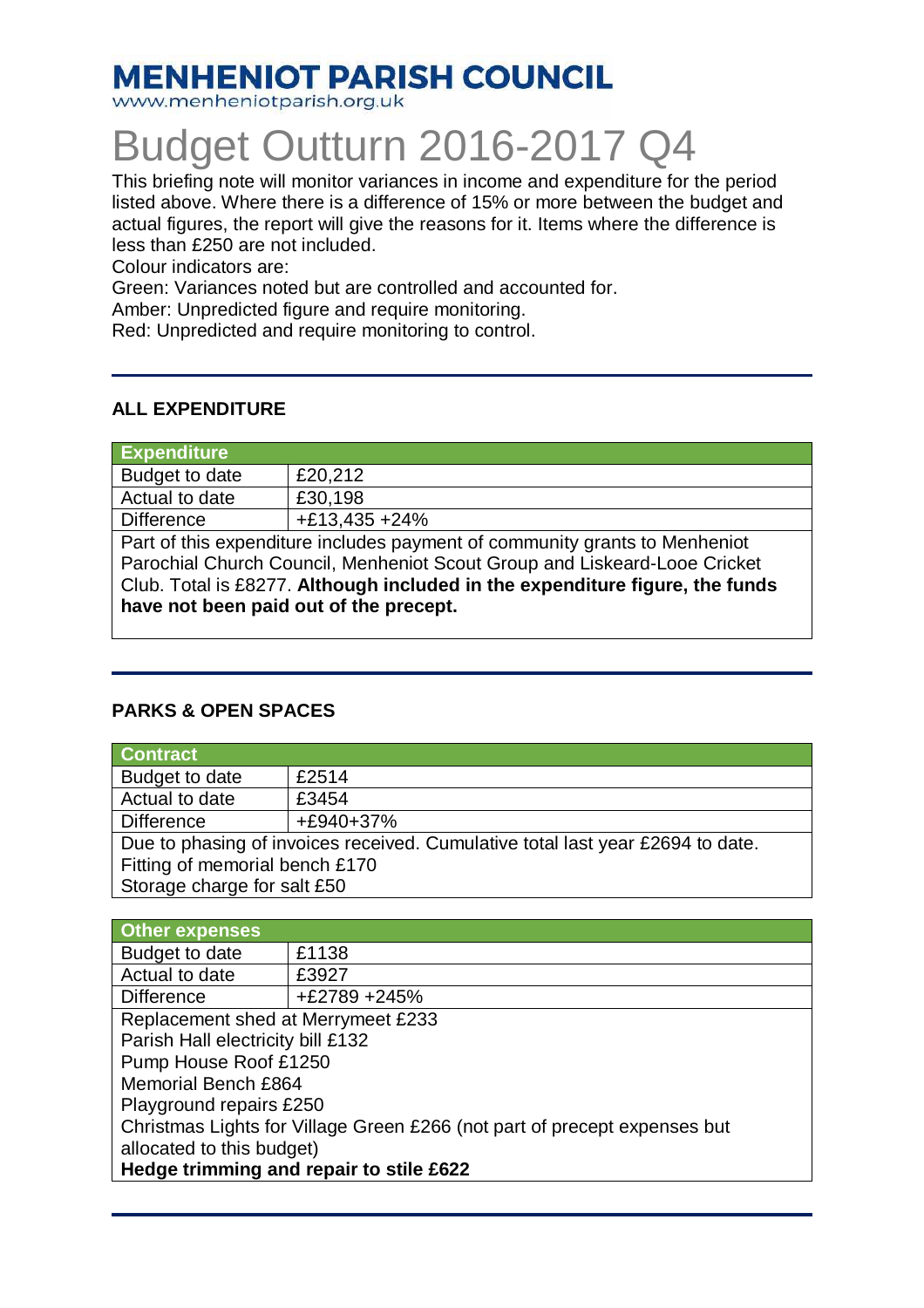#### **GENERAL ADMINISTRATION**

| Other expenses                                                            |               |  |  |  |
|---------------------------------------------------------------------------|---------------|--|--|--|
| Budget to date                                                            | £2284         |  |  |  |
| Actual to date                                                            | £4454         |  |  |  |
| <b>Difference</b>                                                         | $+£2170 +95%$ |  |  |  |
| PA hire for hustings £250                                                 |               |  |  |  |
| Front loading of insurance, CALC membership and web hosting               |               |  |  |  |
| Purchase of new computer and projector £761 (refundable)                  |               |  |  |  |
| Unplanned expenses relating to advertising for maintenance tendering £293 |               |  |  |  |
|                                                                           |               |  |  |  |

#### **ALL INCOME**

| Income                                                  |                 |  |  |
|---------------------------------------------------------|-----------------|--|--|
| Budget to date                                          | £28,667         |  |  |
| Actual to date                                          | £49,336         |  |  |
| Difference                                              | $+£20,767 +72%$ |  |  |
| Unplanned s106 funding for Trehawke Solar Farm £19,200. |                 |  |  |

8 May 2017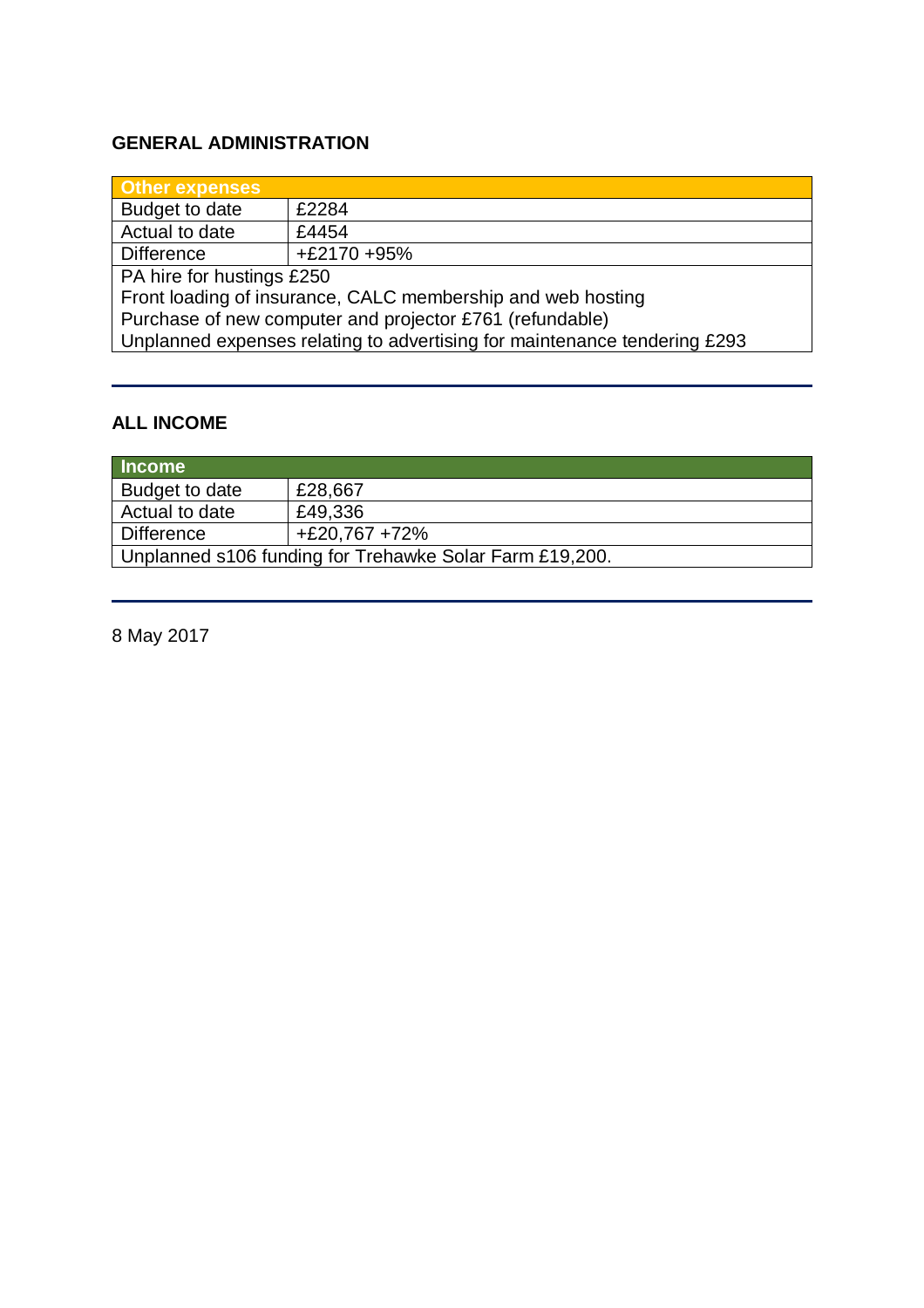## **MENHENIOT PARISH COUNCIL**

### Financial Outturn 2016-2017

|                                   | prepared 30 September 2016          | 12 months                 |                           |                    |                  |             |
|-----------------------------------|-------------------------------------|---------------------------|---------------------------|--------------------|------------------|-------------|
|                                   |                                     | Annual                    | Period                    | Period             | Period           | Period      |
|                                   |                                     | <b>Budget</b>             | <b>Budget</b>             | Actual             | Variance         | Variance    |
| <b>Gross Expenditure</b>          |                                     | £                         | £                         | £                  | £                | $\%$        |
| <b>Parks &amp; Open spaces</b>    |                                     |                           |                           |                    |                  |             |
|                                   | Contract                            | 2514.00                   | 2514.00                   | 3454.00            | 940.00           | 37%         |
|                                   | Village cleaning                    | 1000.00                   | 1000.00                   | 0.00               | $-1000.00$       | $-100%$     |
|                                   | Other expenses                      | 1138.00                   | 1138.00                   | 3927.20            | 2789.20          | 245%        |
| sub total                         |                                     | 4652.00                   | 4652.00                   | 7381.20            | 2729.20          | 59%         |
|                                   | <b>General Administration</b>       |                           |                           |                    |                  |             |
|                                   | <b>Salaries</b>                     | 6296.00                   | 6296.00                   | 6862.07            | 566.07           | 9%          |
|                                   | <b>Audit fees</b>                   | 500.00                    | 500.00                    | 400.00             | $-100.00$        | $-20%$      |
|                                   | Other expenses                      | 2284.00                   | 2284.00                   | 4454.23            | 2170.23          | 95%         |
|                                   | Fees & elections                    | 0.00                      | 0.00                      | 0.00               | 0.00             | 0%          |
| sub total                         |                                     | 9080.00                   | 9080.00                   | 11716.30           | 2636.30          | 29%         |
| <b>Allotments</b>                 |                                     |                           |                           |                    |                  |             |
|                                   | sub total Expenditure               | 100.00                    | 100.00                    | 254.01             | 154.01           | <b>154%</b> |
|                                   |                                     |                           |                           |                    |                  |             |
| <b>Public toilets</b>             |                                     |                           |                           |                    |                  |             |
|                                   | sub total Expenditure               | 5222.00                   | 5222.00                   | 4922.04            | $-299.96$        | $-6%$       |
|                                   |                                     |                           |                           |                    |                  |             |
|                                   | <b>Highways &amp; footpaths</b>     |                           |                           |                    |                  |             |
|                                   | Expenditure                         | 0.00                      | 0.00                      | 0.00               | 0.00             | 0%          |
|                                   |                                     |                           |                           |                    |                  |             |
| <b>Public lighting</b>            |                                     |                           |                           |                    |                  |             |
|                                   | Electricity                         | 308.00                    | 308.00                    | 226.05             | $-81.95$         | $-27%$      |
|                                   | Installation & repairs              | 100.00                    | 100.00                    | 183.52             | 83.52            | 84%         |
| sub total                         |                                     | 408.00                    | 408.00                    | 409.57             | 1.57             | 0%          |
| <b>Donations</b>                  |                                     |                           |                           |                    |                  |             |
|                                   | Donations                           | 750.00                    | 750.00                    | 400.00             | $-350.00$        | $-47%$      |
|                                   | <b>Community Grants</b>             | 0.00                      | 0.00                      | 8277.00            | 8277.00          | 0%          |
|                                   | Grants                              | 0.00                      | 0.00                      | 0.00               | 0.00             | 0%          |
| sub total                         |                                     | 750.00                    | 750.00                    | 8677.00            | 7927.00          | 1057%       |
| <b>Projects</b>                   |                                     |                           |                           |                    |                  |             |
|                                   | Projects                            | 0.00                      | 0.00                      | 74.96              | 74.96            | 0%          |
|                                   |                                     |                           |                           |                    |                  |             |
| <b>TOTAL</b>                      |                                     | 20212.00                  | 20212.00                  | 33435.08           | 13223.08         | 65%         |
|                                   |                                     |                           |                           |                    | Period           | Period      |
|                                   |                                     | Annual                    | Period                    | Period             |                  | Variance    |
| <b>Precept &amp; Other Income</b> |                                     | <b>Budget</b><br>25168.00 | <b>Budget</b><br>25168.00 | Actual<br>25168.00 | Variance<br>0.00 | 0%          |
|                                   | Council precept<br><b>CTS Grant</b> | 1591.14                   | 1591.14                   | 1591.14            | 0.00             | 0%          |
|                                   | <b>Allotment rentals</b>            | 276.00                    | 276.00                    | 367.00             | 91.00            | 33%         |
|                                   | Parish paths grantsn LMF            | 602.00                    | 602.00                    | 103.52             | $-498.48$        | $-83%$      |
|                                   |                                     |                           |                           |                    |                  |             |